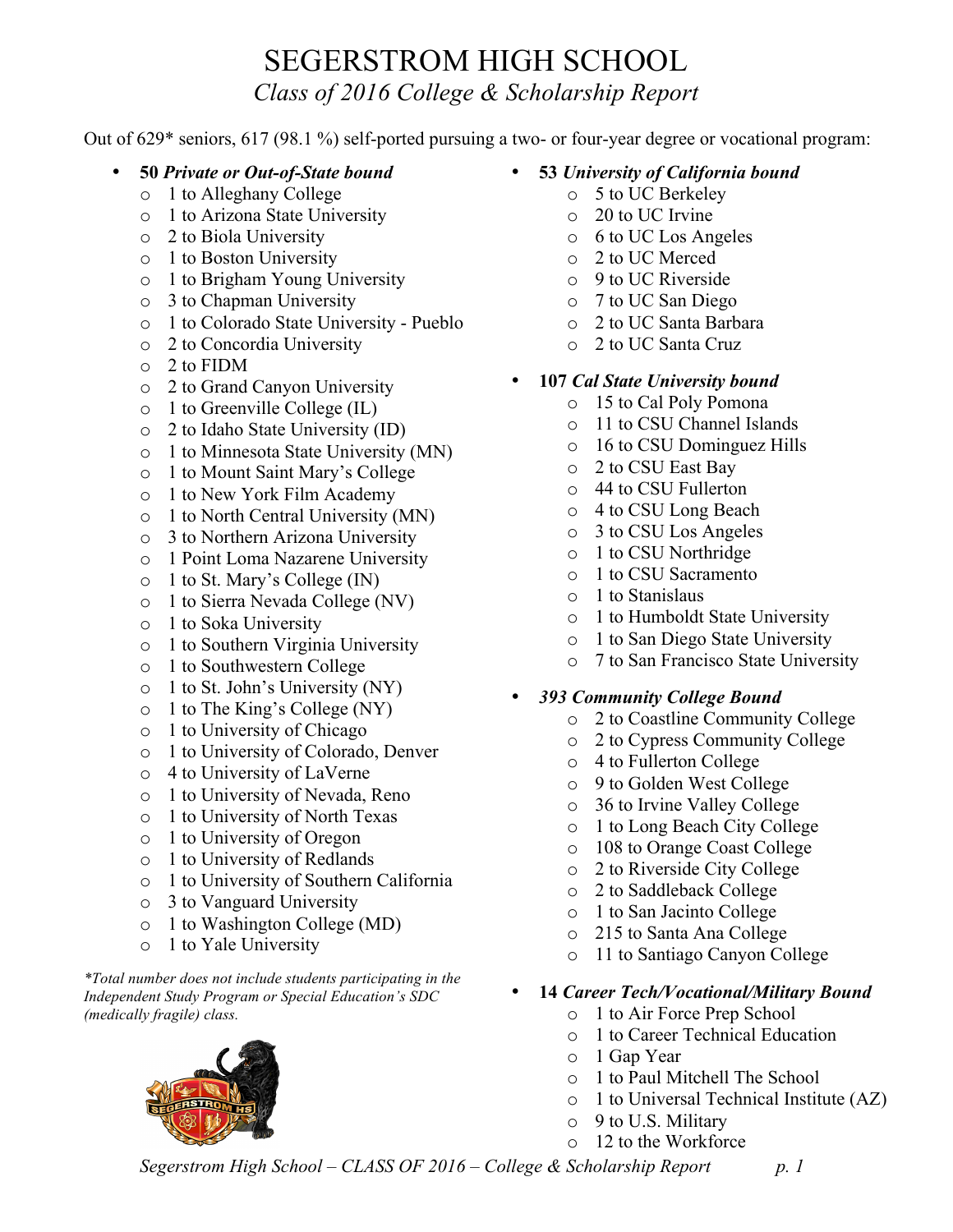## **Segerstrom HS Scholarship Report**

*This report does not include State/Federal aid or university scholarships offered to students as part of their financial aid award letter. A summary of private scholarships only.*

| <b>ACE Scholarship (\$1,000 each)</b>               | their financial and annua iction. It summary of private scholarships only.<br>\$4,000 |
|-----------------------------------------------------|---------------------------------------------------------------------------------------|
| Carlos Franco                                       |                                                                                       |
|                                                     |                                                                                       |
| Martin Madrigal                                     |                                                                                       |
| Martin Rodriguez                                    |                                                                                       |
| Carlos Santos                                       |                                                                                       |
| <b>Assistance League/CTEP Scholarship (\$1,000)</b> | \$3,000                                                                               |
| Dinorah Ines                                        |                                                                                       |
| Elsie Venegas                                       |                                                                                       |
| Celine Tran                                         |                                                                                       |
| <b>AVID Scholarship</b>                             | \$80,000                                                                              |
| Deyaneira Garcia \$20,000                           |                                                                                       |
| Gabriela Bailon \$20,000                            |                                                                                       |
| Ekaterina Fischmann \$20,000                        |                                                                                       |
| Princessa Muro \$20,000                             |                                                                                       |
| <b>Career Beginnings</b>                            | \$500                                                                                 |
| Karla Cabrera \$500                                 |                                                                                       |
|                                                     |                                                                                       |
| <b>CJ</b> Segerstrom                                | \$3,000                                                                               |
| Rachel Medel \$1,500                                |                                                                                       |
| Maurice Sanchez \$1,500                             |                                                                                       |
| <b>HSF Scholarship</b>                              | \$1,000                                                                               |
| Alfonso Bravo \$1,000                               |                                                                                       |
| <b>LULAC Council #147</b>                           | \$1,300                                                                               |
| Martin Aguilar \$600                                |                                                                                       |
| Brenda Medina \$700                                 |                                                                                       |
| <b>National Merit 3M Inc</b>                        | \$1,500                                                                               |
| Michelle Tran                                       |                                                                                       |
| OC Bar Foundation (\$1,000 each)                    | \$9,000                                                                               |
| Justin Alvarez                                      |                                                                                       |
| Kathy Angel                                         |                                                                                       |
| Rebeca Cardenas                                     |                                                                                       |
| Miguel De Dios                                      |                                                                                       |
| Monique Galaviz                                     |                                                                                       |
| Deyaneira Garcia                                    |                                                                                       |
| Nicholas Martinez                                   |                                                                                       |
| Rachel Medel                                        |                                                                                       |
| Marcos Quezada                                      |                                                                                       |
| PTSO Scholarship (\$500 each)                       | \$1,000                                                                               |
| Judith Carrillo                                     |                                                                                       |
| Roselynn Hernandez                                  |                                                                                       |
| Ronald M. Simon Scholarship (\$16,000 each)         | \$128,000                                                                             |
| Alfonso Bravo \$4000/yr                             |                                                                                       |
| Daniel Gonzalez \$4,000/yr                          |                                                                                       |
| Emmanuel Gutierrez \$4,000/yr                       |                                                                                       |
| Barbara Leyva \$4,000/yr                            |                                                                                       |
| Jose Sanchez \$4,000/yr                             |                                                                                       |
| Muskaan Shahid \$4,000/yr                           |                                                                                       |
| Veronica Valverde \$4,000/yr                        |                                                                                       |
| Carolina Velez \$4,000/yr                           |                                                                                       |
| <b>Santa Ana Chamber of Commerce</b>                | \$1,000                                                                               |
| "Difference Makers" Scholarship                     |                                                                                       |
| Judith Carrillo                                     |                                                                                       |
|                                                     |                                                                                       |
| Santa Ana College Scholarship (\$600 each)          | \$4,200                                                                               |
| Marco Ayala                                         |                                                                                       |

*Segerstrom High School – CLASS OF 2016 – College & Scholarship Report p. 2*